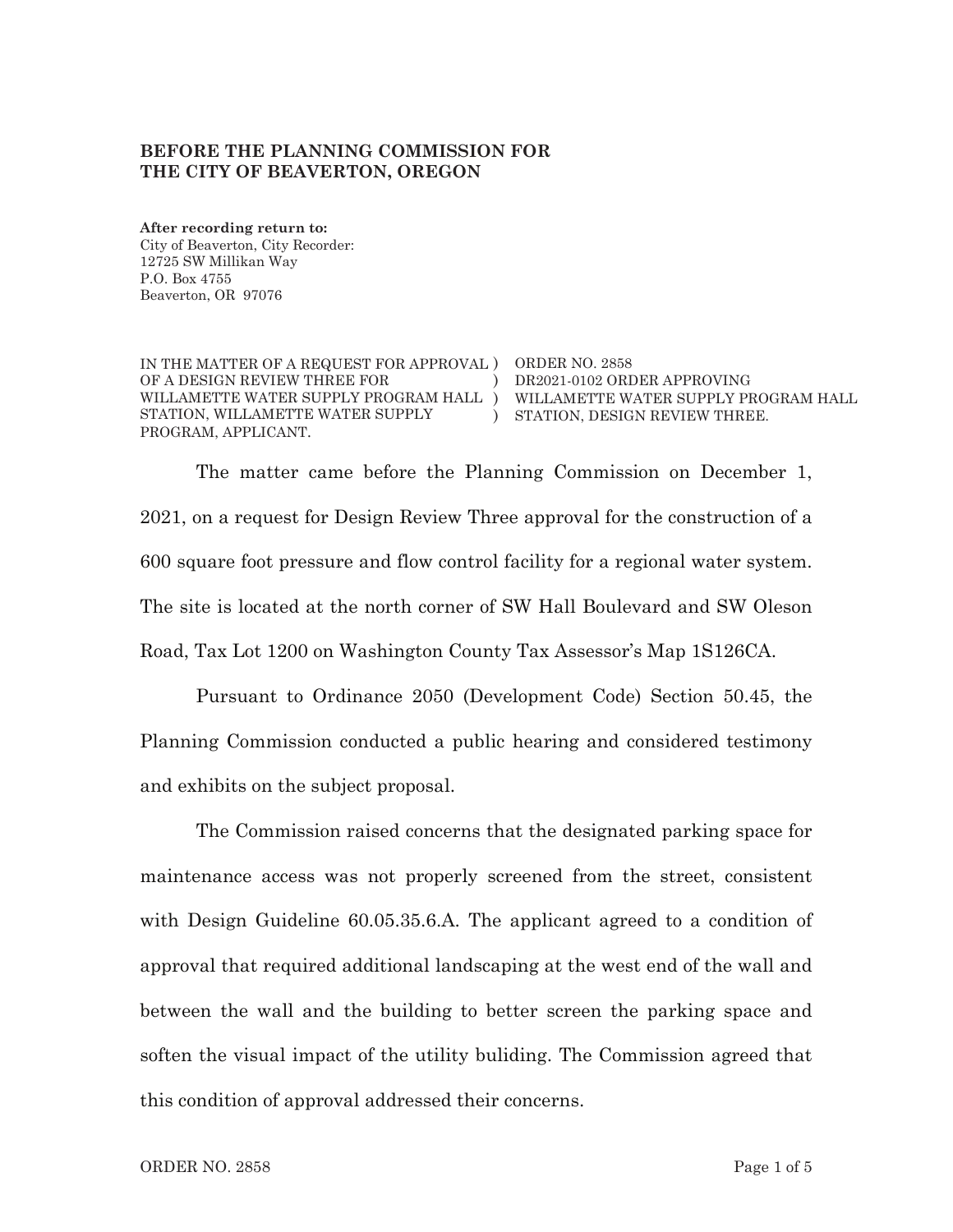The Commission, after holding the public hearing and considering all oral and written testimony, adopts the Staff Report dated November 24, 2021, and the Supplemental Memorandum dated December 1, 2021 and the findings contained therein, as applicable to the approval criteria contained in Sections  $40.03$  and  $40.20.15.3.C$  of the Development Code.

Therefore, IT IS HEREBY ORDERED that DR2021-0102 is

**APPROVED**, based on the testimony, reports and exhibits, and evidence presented during the public hearing on the matter and based on the facts, findings, and conclusions found in the Staff Report dated November 24, 2021, and the Supplemental Memorandum dated December 1, 2021, subject to the condition of approval as follows:

### **A.** General Conditions:

- 1. Ensure that the New Conditional Use (CU2021-0016) application has been approved and is consistent with the submitted plans. (Planning / SR)
- 2. Ensure that the Tree Plan Two  $(TP2021-0010)$  application has been approved and is consistent with the submitted plans.  $(Planning / SR)$

#### **B**. **.** Prior to Issuance of Site Development Permits, the applicant  $\mathbf{shall:}$

- 3. For the proposed pump house facility, submit the required plan revisions, storm report, and other items needed for a complete site development plan revision for SD  $2021-0010$  per the applicable review checklist. (Site Development Div. / SAS)
- 4. Submit to the City a copy of issued permits or other approvals needed from Washington County for work within, and/or construction access to the County right of way. (Site Development Div. / SAS)
- 5. Submit a copy of issued permits or other approvals as needed from the State of Oregon Division of State Lands and the United States Army Corps of Engineers for work within or affecting a jurisdictional wetland. (Site Development Div. / SAS)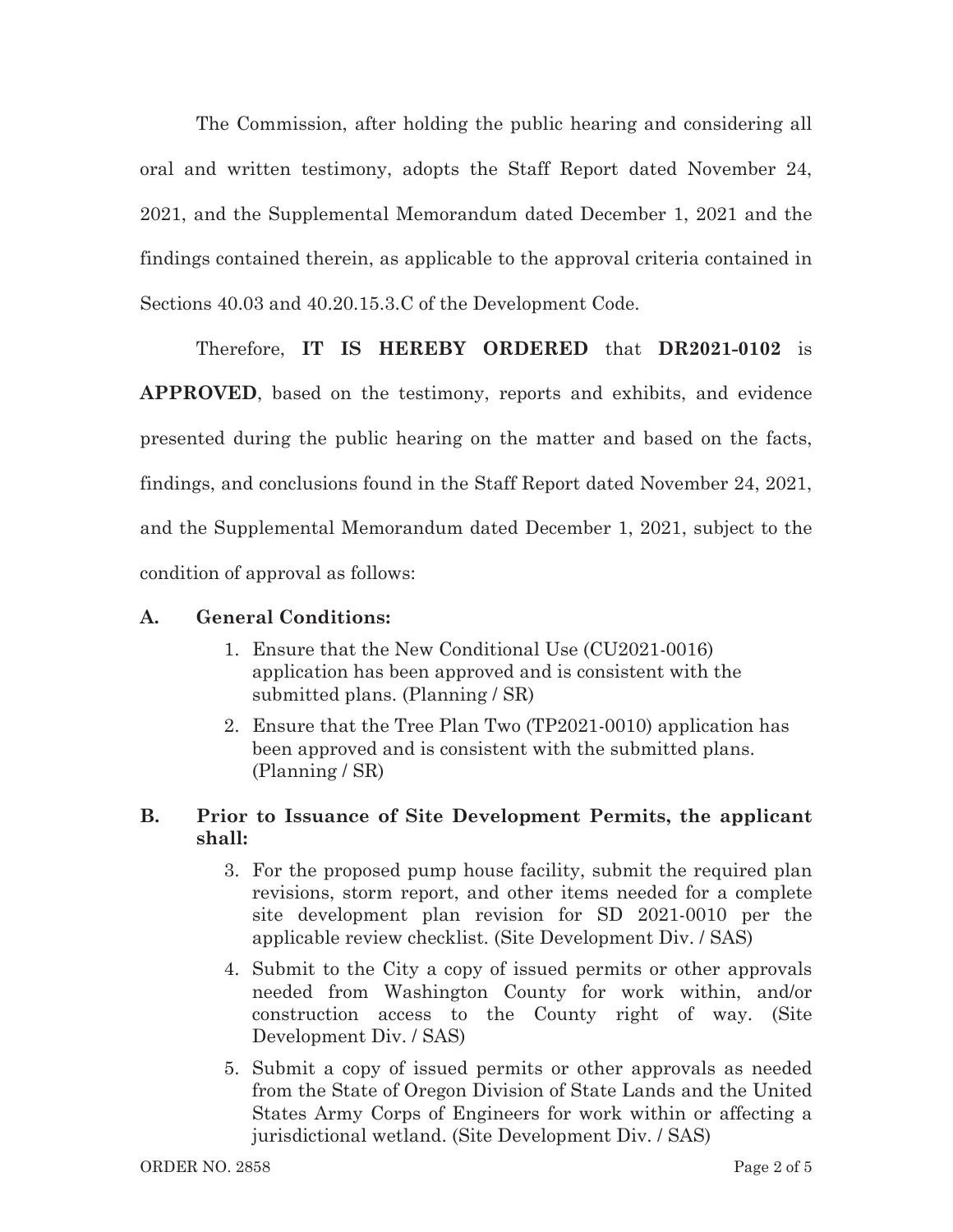- 6. Have obtained amended approvals needed from the Clean Water Services District for storm system connections as a part of the City's plan review process. These submittals will go to City for processing to Clean Water Services. (Site Development Div. / SAS)
- 7. Submit a copy of the 1200-C Permit (DEQ/CWS/City Erosion Control Joint Permit), obtained with the Willamette Water Supply Program  $1.2$  segment, to the City. (Site Development Div. / SAS)
- 8. Submit plans that show access and any required easements for a maintenance vehicle within 9-feet from the front, or within 19feet from the side of a vehicle to all control structures unless otherwise specifically approved by the City Engineer. A direct worker access route to the structures in the pond area shall be provided no steeper than 4 (horizontal) to 1 (vertical) slope. This direct route shall be a minimum of 6-feet wide and have a surface consisting of the equivalent of 3-inches of  $\frac{3}{4}$  minus crush rock to allow walking access in winter and vegetation shall allow easy access. This direct access route shall be delineated on the plans. (Site Development Div. / SAS)
- 9. Provide an engineering analysis of the grading and construction work proposed within the 100-year floodplain as necessary to allow for a public notice to be published in a local newspaper by the City Engineer for the proposed floodplain modifications. The applicant's engineer shall certify in writing that the project as designed will meet the requirements of City Code and Clean Water Services Design & Construction standards as they refer to the 100-year floodplain, prior to this notice being sent. The public notice and a 10-day appeal period shall occur after final approval of the site development permit plans by the City Engineer and Planning Director. (Site Development Div./JY)
- 10. Provide a planting plan as needed showing the planting mitigation in the vegetated corridor and wetland per CWS and Corps/DSL requirements. (Site Development Div. / SAS)
- 11. Submit an owner-executed, notarized, City/CWS standard private stormwater facilities maintenance agreement, with maintenance plan and all standard exhibits, ready for recording with Washington County Records. (Site Development Div. / SAS)
- 12. Provide plans for the placement of underground utility lines within the site, and for services to the proposed new building. If existing utility poles along existing street frontages must be moved to accommodate the proposed improvements, the affected lines must be either undergrounded or a fee in lieu of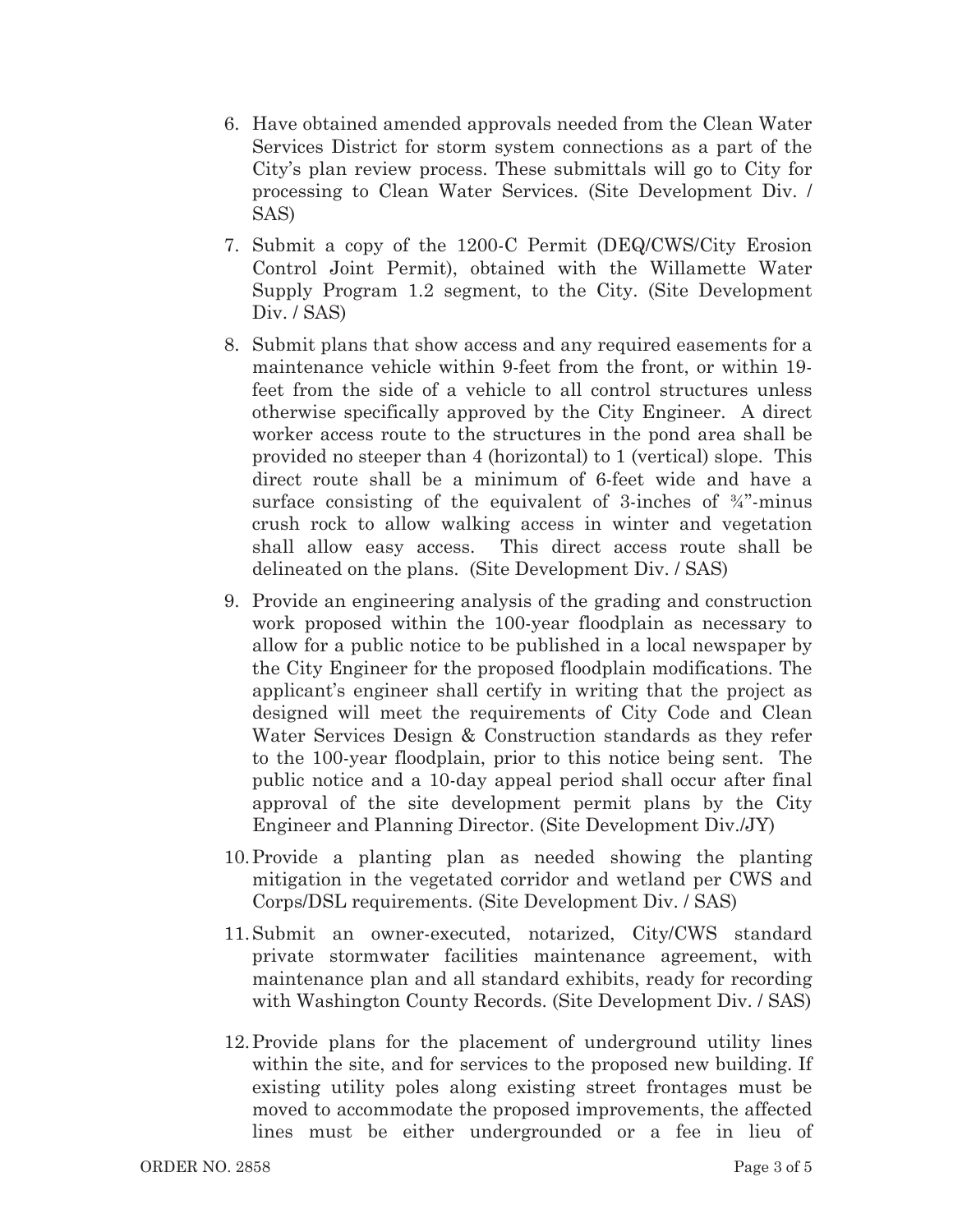undergrounding paid per Section  $60.65$  of the Development Code. (Site Development Div. / SAS)

13. Provide an updated landscape plan showing evergreen shrubs that grow to a mature height of six feet located at the west end of the wall and between the wall and the building. (Planning / SR)

# **2.** Prior to building permit issuance, the applicant shall:

- 14. Have completed the project improvements as determined by the City Engineer and met all outstanding conditions of approval as determined by the City Engineer and Planning Director. (Site Development Div. / SAS)
- 15. Submit any required on-site easements not already recorded by document executed and ready for recording, to the City after approval by the City Engineer for area encumbered and City Attorney as to form. The applicant's engineer or surveyor shall verify all pre-existing and proposed easements are of sufficient width to meet City standards. (Site Development Div. / SAS)
- 16. Ensure all site improvements, including grading and landscaping are completed in accordance with plans marked "Exhibit A", except as modified by the decision-making authority in conditions of approval. (On file at City Hall). (Planning  $/$  SR)
- 17. Ensure all construction is completed in accordance with the Materials and Finishes form and Materials Board, both marked "Exhibit B", except as modified by the decision-making authority in conditions of approval. (On file at City Hall). (Planning  $/$  SR)

Motion **CARRIED**, by the following vote:

**AYES:** Overhage, Saldanha, Lawler, McCann, Teater, Winter **NAYS:** None **ABSTAIN:** None. **ABSENT:** Nye.

Dated this  $\frac{8th}{\text{day of}}$  December 2021.

To appeal the decision of the Planning Commission, as articulated in Land

ORDER NO. Page 4 of 5 Use Order No. 2858 an appeal must be filed on an Appeal form provided by